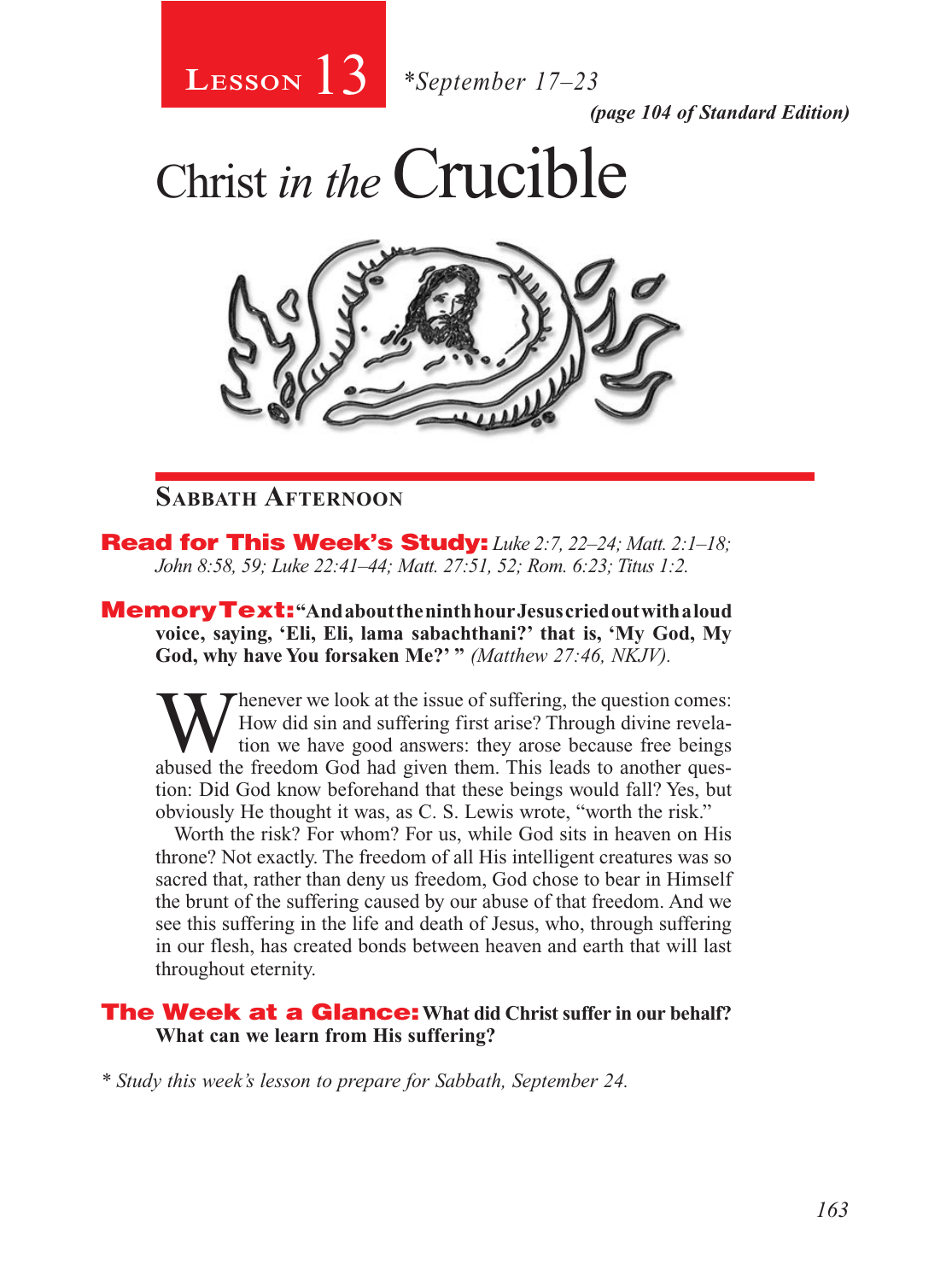### **The Early Days**

Scripture gives us little information about the early years of Jesus. A few verses, however, tell us something about the conditions He lived under and the kind of world the Savior entered.

\_\_\_\_\_\_\_\_\_\_\_\_\_\_\_\_\_\_\_\_\_\_\_\_\_\_\_\_\_\_\_\_\_\_\_\_\_\_\_\_\_\_\_\_\_\_\_\_\_\_\_\_

\_\_\_\_\_\_\_\_\_\_\_\_\_\_\_\_\_\_\_\_\_\_\_\_\_\_\_\_\_\_\_\_\_\_\_\_\_\_\_\_\_\_\_\_\_\_\_\_\_\_\_\_

\_\_\_\_\_\_\_\_\_\_\_\_\_\_\_\_\_\_\_\_\_\_\_\_\_\_\_\_\_\_\_\_\_\_\_\_\_\_\_\_\_\_\_\_\_\_\_\_\_\_\_\_

Read **Luke 2:7, 22–24** *(see also Lev. 12:6–8)* **and Matthew 2:1–18. What do we see in these texts that gives us an indication of the kind of life Jesus faced from the start?**

Of course, Jesus was not the first person to live in poverty or to face those who wanted to kill Him, even from an early age. There is, however, another element that helps us understand the uniqueness of what Christ suffered from the earliest times.

\_\_\_\_\_\_\_\_\_\_\_\_\_\_\_\_\_\_\_\_\_\_\_\_\_\_\_\_\_\_\_\_\_\_\_\_\_\_\_\_\_\_\_\_\_\_\_\_\_\_\_\_

\_\_\_\_\_\_\_\_\_\_\_\_\_\_\_\_\_\_\_\_\_\_\_\_\_\_\_\_\_\_\_\_\_\_\_\_\_\_\_\_\_\_\_\_\_\_\_\_\_\_\_\_

\_\_\_\_\_\_\_\_\_\_\_\_\_\_\_\_\_\_\_\_\_\_\_\_\_\_\_\_\_\_\_\_\_\_\_\_\_\_\_\_\_\_\_\_\_\_\_\_\_\_\_\_

#### Read **John 1:46. What element does this add to help us understand what sufferings the young Jesus had faced?**

With the exceptions of Adam and Eve before the Fall, Jesus was the only sinless Person who ever lived on the earth. In His purity, in His sinlessness, He was immersed in a world of sin. What torture it must have been, even as a child, for His pure soul constantly to be in contact with sin. Even in our hardness because of sin, we ourselves often shrink away from exposure to sins and evil that we find repulsive. Imagine what it must have been like for Christ, whose soul was pure, who wasn't the least bit tainted by sin. Think of the sharp contrast between Himself and others around Him in that regard. It must have been exceedingly painful for Him.

**Ask yourself, "How sensitive am I to the sins that exist all around us? Do they bother me, or am I hardened to them?" If you are hardened to them, could it be because of the things you read, watch, or even do? Think about it.**

\_\_\_\_\_\_\_\_\_\_\_\_\_\_\_\_\_\_\_\_\_\_\_\_\_\_\_\_\_\_\_\_\_\_\_\_\_\_\_\_\_\_\_\_\_\_\_\_\_\_\_\_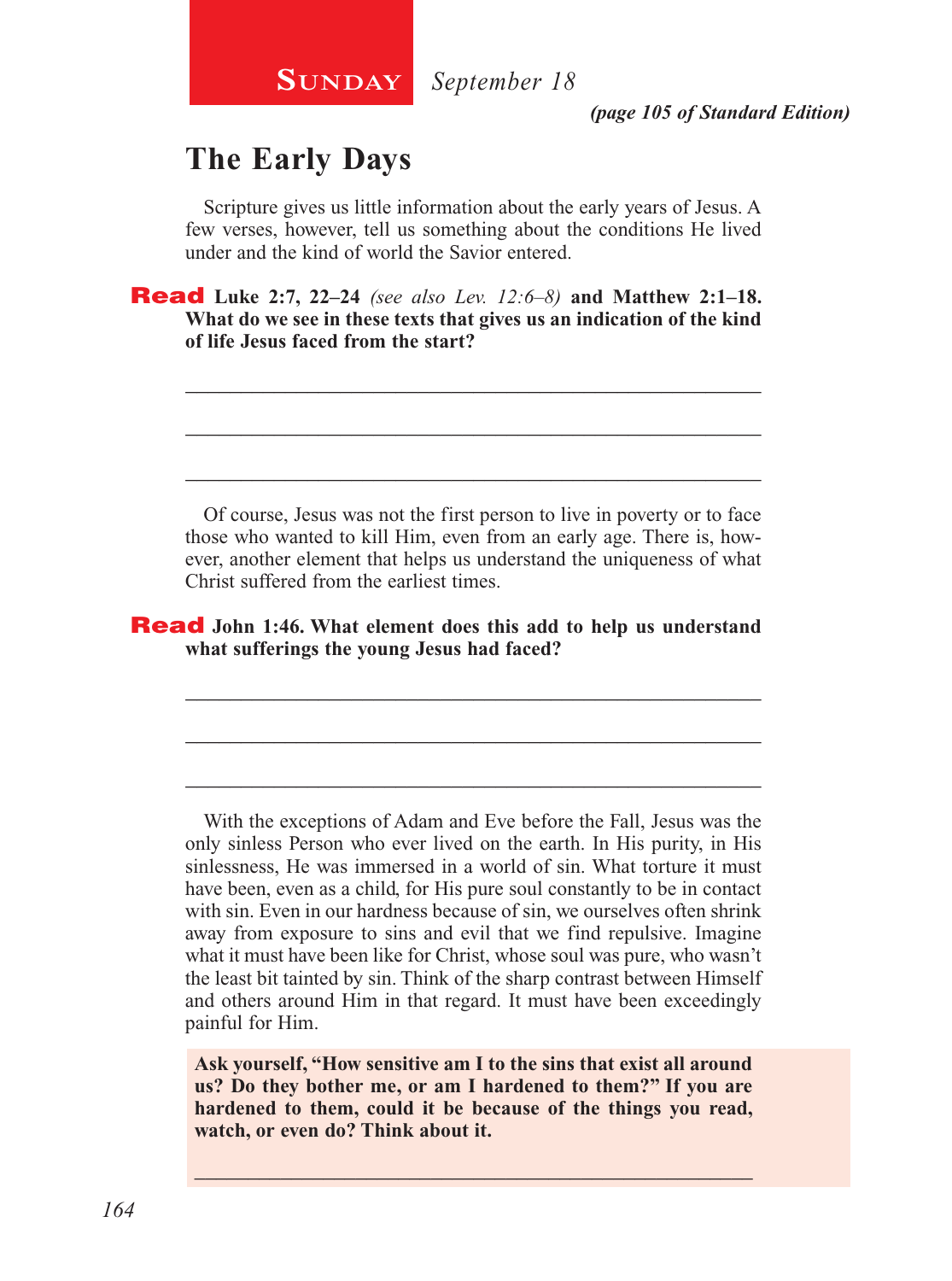### **Despised and Rejected of Men**

**Read** the following texts, all the while keeping in mind the fact that **Jesus was divine, the Creator of heaven and earth, and that He came to offer Himself as a sacrifice for the sins of the whole world**  *(Matt. 12:22–24; Luke 4:21–30; John 8:58, 59)***. How do these texts help us understand the sufferings that Jesus faced here on earth?**

Whether by leaders, or even by the common people, Jesus' life, acts, and teaching were constantly misunderstood, leading to rejection and hatred from people He came to save. In a certain sense, it must be like a parent who sees a wayward child in need of help, and though the parent is willing to give everything for that child, the child spurns the parent, heaping scorn and rejection upon, perhaps, the only person who can spare that child from utter ruin. That's what Jesus faced while here on earth. How painful it must have been for Him.

\_\_\_\_\_\_\_\_\_\_\_\_\_\_\_\_\_\_\_\_\_\_\_\_\_\_\_\_\_\_\_\_\_\_\_\_\_\_\_\_\_\_\_\_\_\_\_\_\_\_\_\_

\_\_\_\_\_\_\_\_\_\_\_\_\_\_\_\_\_\_\_\_\_\_\_\_\_\_\_\_\_\_\_\_\_\_\_\_\_\_\_\_\_\_\_\_\_\_\_\_\_\_\_\_

\_\_\_\_\_\_\_\_\_\_\_\_\_\_\_\_\_\_\_\_\_\_\_\_\_\_\_\_\_\_\_\_\_\_\_\_\_\_\_\_\_\_\_\_\_\_\_\_\_\_\_\_

Read **Matthew 23:37. What does it tell us about how Christ felt about the rejection? As you read, ask yourself, too,** *Was He feeling bad for Himself (as we often do when facing rejection), or was it for another reason?* **If for another reason, what was it?** 

\_\_\_\_\_\_\_\_\_\_\_\_\_\_\_\_\_\_\_\_\_\_\_\_\_\_\_\_\_\_\_\_\_\_\_\_\_\_\_\_\_\_\_\_\_\_\_\_\_\_\_\_

\_\_\_\_\_\_\_\_\_\_\_\_\_\_\_\_\_\_\_\_\_\_\_\_\_\_\_\_\_\_\_\_\_\_\_\_\_\_\_\_\_\_\_\_\_\_\_\_\_\_\_\_

\_\_\_\_\_\_\_\_\_\_\_\_\_\_\_\_\_\_\_\_\_\_\_\_\_\_\_\_\_\_\_\_\_\_\_\_\_\_\_\_\_\_\_\_\_\_\_\_\_\_\_\_

We've all felt the sting of rejection, and maybe our pain was similar to Christ's in that it was unselfish: we were pained, not because we were rejected, but because of what the rejection would mean for the one who was rejecting us (perhaps someone we care about who refuses to accept salvation in Christ). Imagine, though, how it must have felt to Jesus, who was fully aware of what He was to face in order to save them, and at the same time fully aware of what the consequences of their rejection would be. "It was because of His innocence that He [Christ] felt so keenly the assaults of Satan."—Ellen G. White, *Selected Messages*, book 3, p. 129.

**What can you learn from Christ that can help you better cope with the pain of rejection? What does His example show you? How can you apply it to your own life?**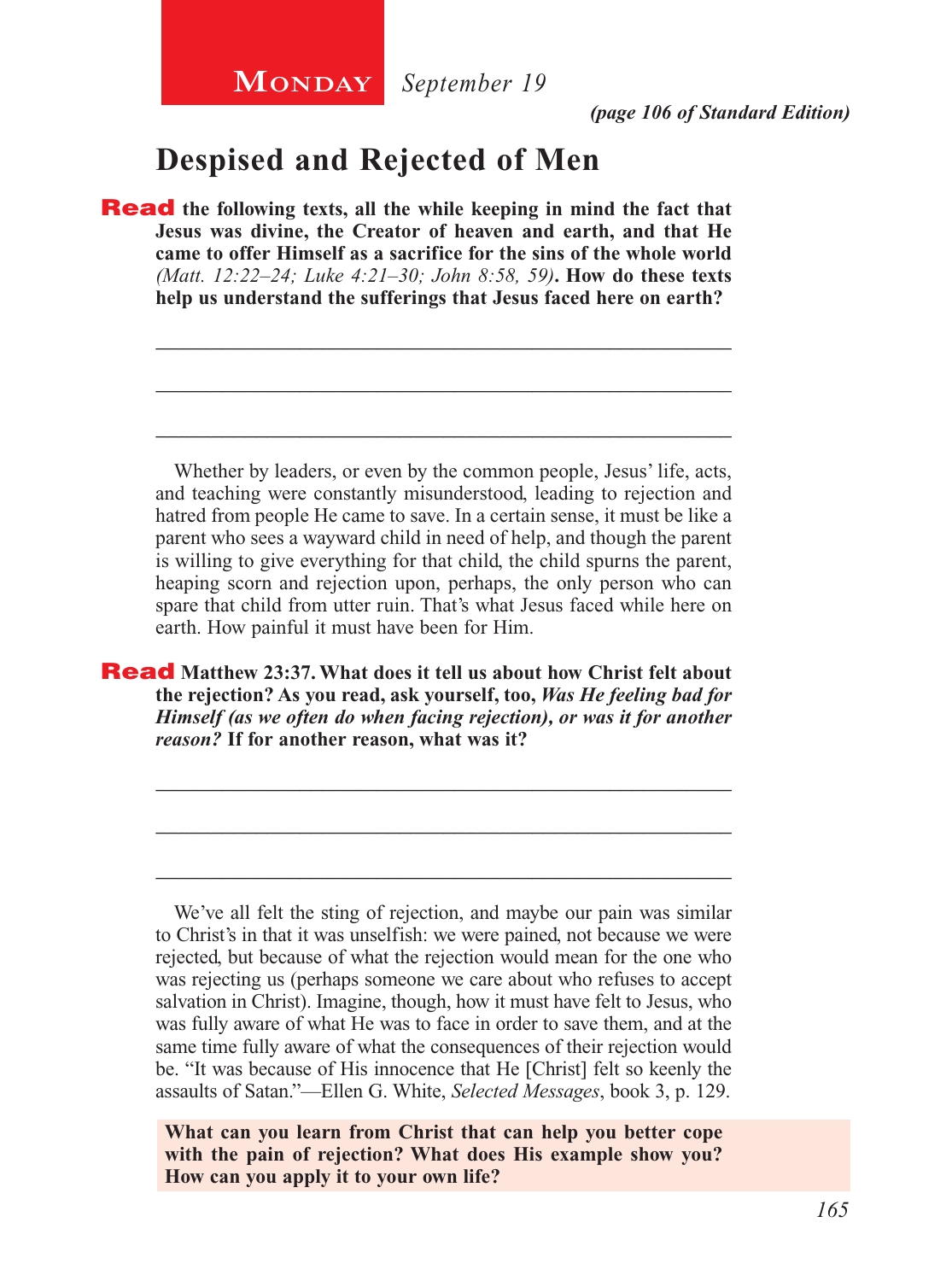**TUESDAY** *September 20* 

*(page 107 of Standard Edition)*

### **Jesus in Gethsemane**

**"And saith unto them, My soul is exceeding sorrowful unto death: tarry ye here, and watch"** *(Mark 14:34).*

Whatever Jesus suffered throughout His 33 years here on earth, nothing compared to what He began to face in the last hours before the Cross. From the eternal ages *(Eph. 1:1–4; 2 Tim. 1:8, 9; Titus 1:1, 2),*  the sacrifice of Jesus as the offering for the world's sin was planned, and now it was all coming to pass.

\_\_\_\_\_\_\_\_\_\_\_\_\_\_\_\_\_\_\_\_\_\_\_\_\_\_\_\_\_\_\_\_\_\_\_\_\_\_\_\_\_\_\_\_\_\_\_\_\_\_\_\_

\_\_\_\_\_\_\_\_\_\_\_\_\_\_\_\_\_\_\_\_\_\_\_\_\_\_\_\_\_\_\_\_\_\_\_\_\_\_\_\_\_\_\_\_\_\_\_\_\_\_\_\_

\_\_\_\_\_\_\_\_\_\_\_\_\_\_\_\_\_\_\_\_\_\_\_\_\_\_\_\_\_\_\_\_\_\_\_\_\_\_\_\_\_\_\_\_\_\_\_\_\_\_\_\_

What **do the following texts tell us about Christ's suffering in Gethsemane?** *Matt. 26:39, Mark 14:33–36, Luke 22:41–44.*

"He went a little distance from them—not so far but that they could both see and hear Him—and fell prostrate upon the ground. He felt that by sin He was being separated from His Father. The gulf was so broad, so black, so deep, that His spirit shuddered before it. This agony He must not exert His divine power to escape. As man He must suffer the consequences of man's sin. As man He must endure the wrath of God against transgression.

"Christ was now standing in a different attitude from that in which He had ever stood before. His suffering can best be described in the words of the prophet, 'Awake, O sword, against My shepherd, and against the man that is My fellow, saith the Lord of hosts.' Zech. 13:7. As the substitute and surety for sinful man, Christ was suffering under divine justice. He saw what justice meant. Hitherto He had been as an intercessor for others; now He longed to have an intercessor for Himself."—Ellen G. White, *The Desire of Ages*, p. 686.

**Dwell upon what was happening to Jesus in Gethsemane. Already, the sins of the world were starting to fall upon Him. Try to imagine what that must have been like. No human being has ever been called to go through anything like this before or since. What does this tell us about God's love for us? What hope can you draw from this for yourself?**

 $\_$  , and the set of the set of the set of the set of the set of the set of the set of the set of the set of the set of the set of the set of the set of the set of the set of the set of the set of the set of the set of th \_\_\_\_\_\_\_\_\_\_\_\_\_\_\_\_\_\_\_\_\_\_\_\_\_\_\_\_\_\_\_\_\_\_\_\_\_\_\_\_\_\_\_\_\_\_\_\_\_\_\_\_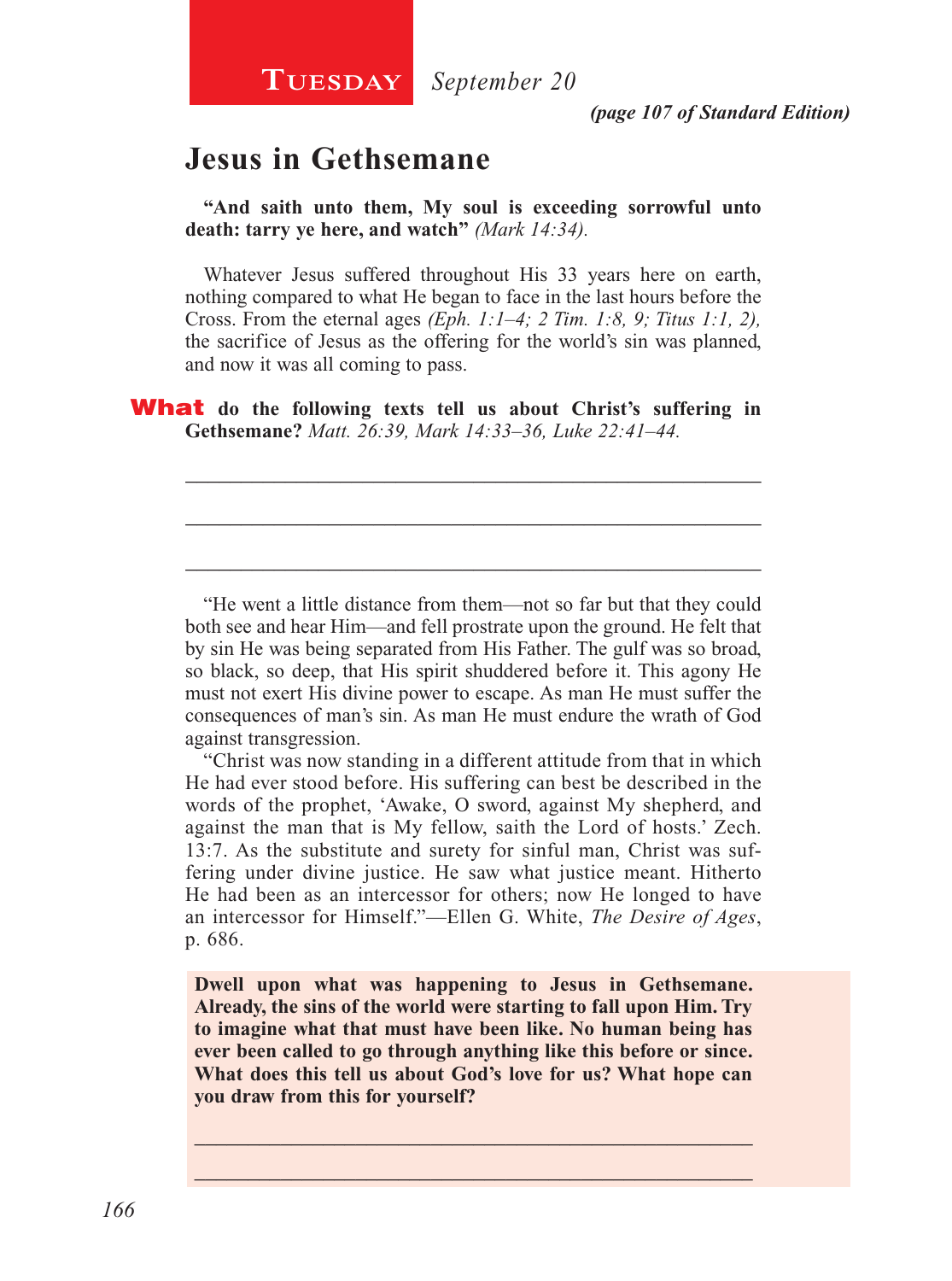**Wednesday**

*September 21*

### **The Crucified God**

Death by crucifixion was one of the harshest punishments the Romans meted out to anyone. It was considered the worst way to die. Thus, how horrific for anyone to be killed that way, in particular the Son of God! Jesus, we must always remember, came in human flesh like ours. Between the beatings, the scourgings, the nails hammered into His hands and feet, and the harrowing weight of His own body tearing at the wounds, the physical pain must have been unbearable. This was harsh, even for the worst of criminals; how unfair, then, that Jesus, innocent of everything, should face such a fate.

Yet, as we know, Christ's physical sufferings were mild in contrast to what really was happening. This was more than just the killing of an innocent man.

What **events surrounding the death of Jesus showed that more was going on than most people there understood at the time? What significance can we find in each of these events that can help reveal what happened there?**

| Matt. 27:45            |  |  |
|------------------------|--|--|
| <i>Matt.</i> 27:51, 52 |  |  |
|                        |  |  |

Clearly, something much more was happening here than just the death, however unfair, of an innocent man. According to Scripture, God's wrath against sin, our sin, was poured out upon Jesus. Jesus on the cross suffered a righteous God's righteous indignation against sin, the sins of the whole world. As such, Jesus suffered something deeper, darker, and more painful than any human being could ever know or experience.

**As you go through whatever struggles you are facing, what hope and comfort can you draw from the reality of Christ suffering for you on the cross?**

\_\_\_\_\_\_\_\_\_\_\_\_\_\_\_\_\_\_\_\_\_\_\_\_\_\_\_\_\_\_\_\_\_\_\_\_\_\_\_\_\_\_\_\_\_\_\_\_\_\_\_\_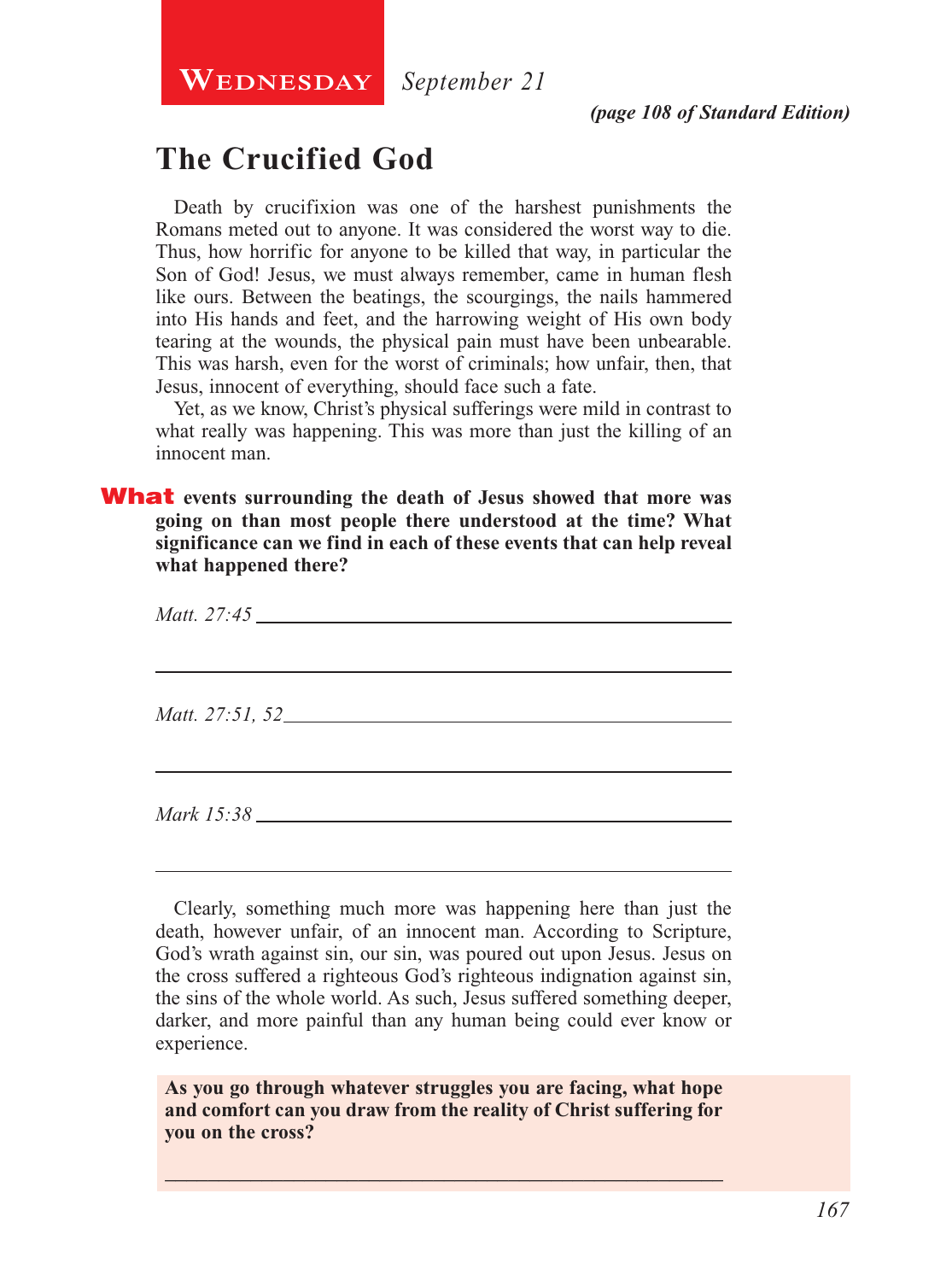### **The Suffering God**

We might as well get used to it: as long as we are here, in this world, we are going to suffer. As fallen creatures, it is our fate. Nothing in the Bible promises us anything different. On the contrary:

\_\_\_\_\_\_\_\_\_\_\_\_\_\_\_\_\_\_\_\_\_\_\_\_\_\_\_\_\_\_\_\_\_\_\_\_\_\_\_\_\_\_\_\_\_\_\_\_\_\_\_\_

\_\_\_\_\_\_\_\_\_\_\_\_\_\_\_\_\_\_\_\_\_\_\_\_\_\_\_\_\_\_\_\_\_\_\_\_\_\_\_\_\_\_\_\_\_\_\_\_\_\_\_\_

\_\_\_\_\_\_\_\_\_\_\_\_\_\_\_\_\_\_\_\_\_\_\_\_\_\_\_\_\_\_\_\_\_\_\_\_\_\_\_\_\_\_\_\_\_\_\_\_\_\_\_\_

What **do the following texts have to tell us about the topic at hand?** *Acts 14:22, Phil. 1:29, 2 Tim. 3:12.*

Yet, in the midst of our suffering, we should keep two things in mind. First, Christ, our Lord, has suffered more than any of us ever could. At the cross, He "has borne our griefs and carried our sorrows" *(Isa. 53:4, NKJV)*; what we know only as individuals, He suffered for us all corporately. He who was sinless became "sin for us" *(2 Cor. 5:21)*, suffering in a way that we, as sinful creatures, couldn't begin to imagine.

But second, as we suffer, we should remember the results of Christ's suffering; that is, what we have been promised through what Christ has done for us.

\_\_\_\_\_\_\_\_\_\_\_\_\_\_\_\_\_\_\_\_\_\_\_\_\_\_\_\_\_\_\_\_\_\_\_\_\_\_\_\_\_\_\_\_\_\_\_\_\_\_\_\_

\_\_\_\_\_\_\_\_\_\_\_\_\_\_\_\_\_\_\_\_\_\_\_\_\_\_\_\_\_\_\_\_\_\_\_\_\_\_\_\_\_\_\_\_\_\_\_\_\_\_\_\_

\_\_\_\_\_\_\_\_\_\_\_\_\_\_\_\_\_\_\_\_\_\_\_\_\_\_\_\_\_\_\_\_\_\_\_\_\_\_\_\_\_\_\_\_\_\_\_\_\_\_\_\_

#### Read **John 10:28, Romans 6:23, Titus 1:2, and 1 John 2:25. What are we promised?**

Whatever our sufferings here, thanks to Jesus, thanks to His bearing in Himself the punishment of our sin, thanks to the great provision of the gospel—that through faith we can stand perfect in Jesus right now—we have the promise of eternal life. We have the promise that because of what Christ has done, because of the fullness and completeness of His perfect life and perfect sacrifice, our existence here, full of pain, disappointment, and loss, is no more than an instant, a flash, here and gone, in contrast to the eternity that awaits us, an eternity in a new heaven and a new earth, one without sin, suffering, and death. And all this is promised to us and made certain for us only because of Christ and the crucible He went into so that one day, coming soon, He will see "the travail of his soul, and shall be satisfied" *(Isa. 53:11)*.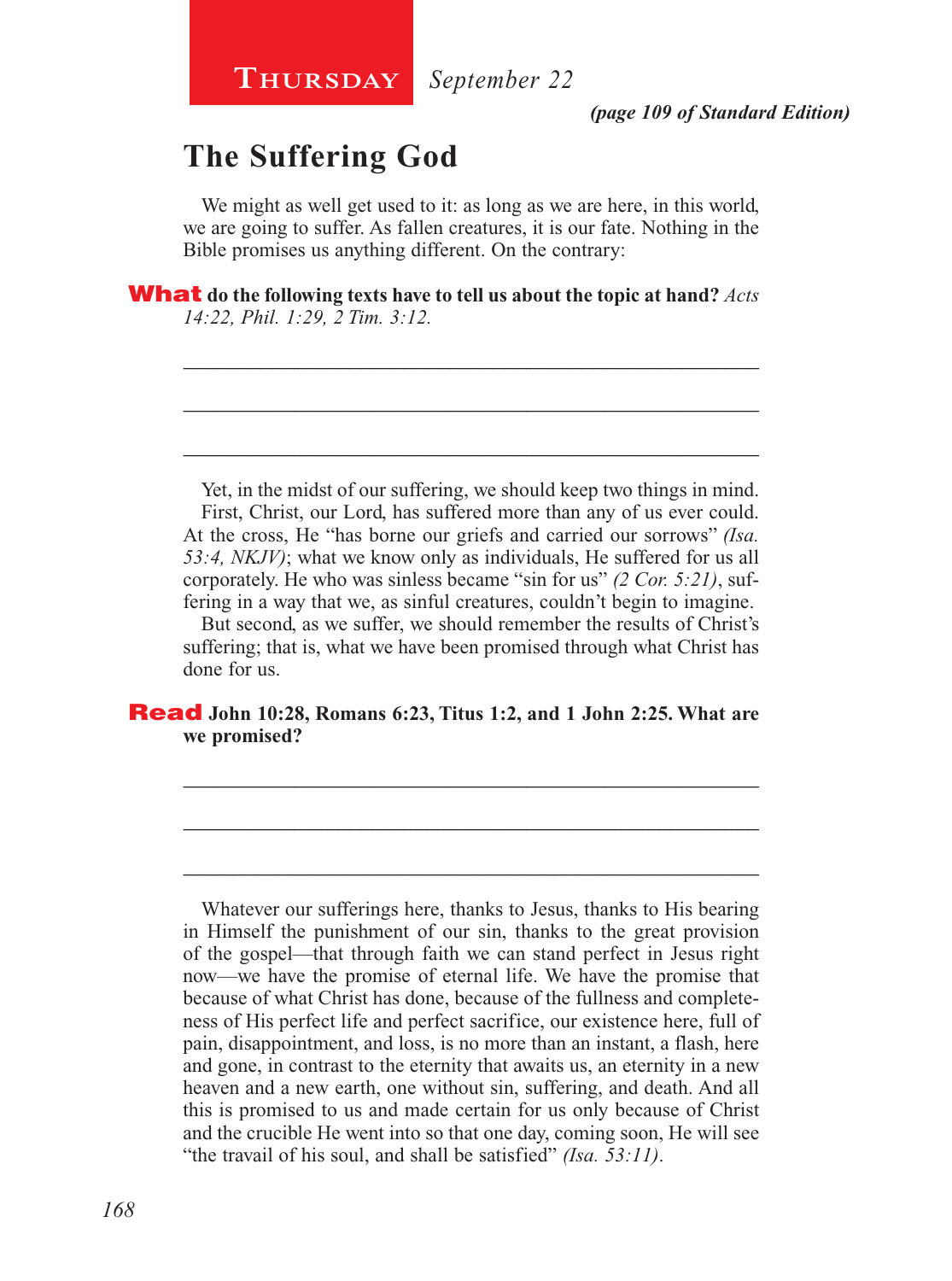**FRIDAY** September 23

#### *(page 110 of Standard Edition)*

**Further Thought:** Read Ellen G. White, "Gethsemane," pp. 685–697, and "Calvary," pp. 741–757, in *The Desire of Ages*.

"Three times has He uttered that prayer. Three times has humanity shrunk from the last, crowning sacrifice. But now the history of the human race comes up before the world's Redeemer. He sees that the transgressors of the law, if left to themselves, must perish. He sees the helplessness of man. He sees the power of sin. The woes and lamentations of a doomed world rise before Him. He beholds its impending fate, and His decision is made. He will save man at any cost to Himself. He accepts His baptism of blood, that through Him perishing millions may gain everlasting life. He has left the courts of heaven, where all is purity, happiness, and glory, to save the one lost sheep, the one world that has fallen by transgression. And He will not turn from His mission. He will become the propitiation of a race that has willed to sin. His prayer now breathes only submission: 'If this cup may not pass away from Me, except I drink it, Thy will be done.' "—Ellen G. White, *The Desire of Ages*, pp. 690, 693.

#### Discussion Questions:

Ê **How does it help us in our own sufferings, this knowledge that God Himself, in the person of Christ, suffered more than any of us ever could? What should the sufferings of Christ in our behalf mean to us? What comfort can we draw from this amazing truth? As you think about your answer, keep in mind the following statement from Ellen White: "All the suffering which is the result of sin was poured into the bosom of the sinless Son of God."—***Selected Messages,* **book 3, p. 129.**

 $\bullet$  As a class, go over the sufferings of Christ examined in this **week's lesson. What were the crucibles that Christ faced? In what ways are they like our own, and in what ways are they different? What can we learn from how He handled these challenges that can help us amid our own crucibles?**

 $\bullet$  What are some of your favorite Bible promises, promises that **you can cling to amid sorrow and pain? Write them out, claim them for yourself, and share them in class.**

**<sup>4</sup>** Write out a summary paragraph, highlighting whatever main **points you got from this quarter's lessons. What questions were resolved for you? What issues still remain unanswered? How can we help each other work through those things that still greatly perplex and trouble us?**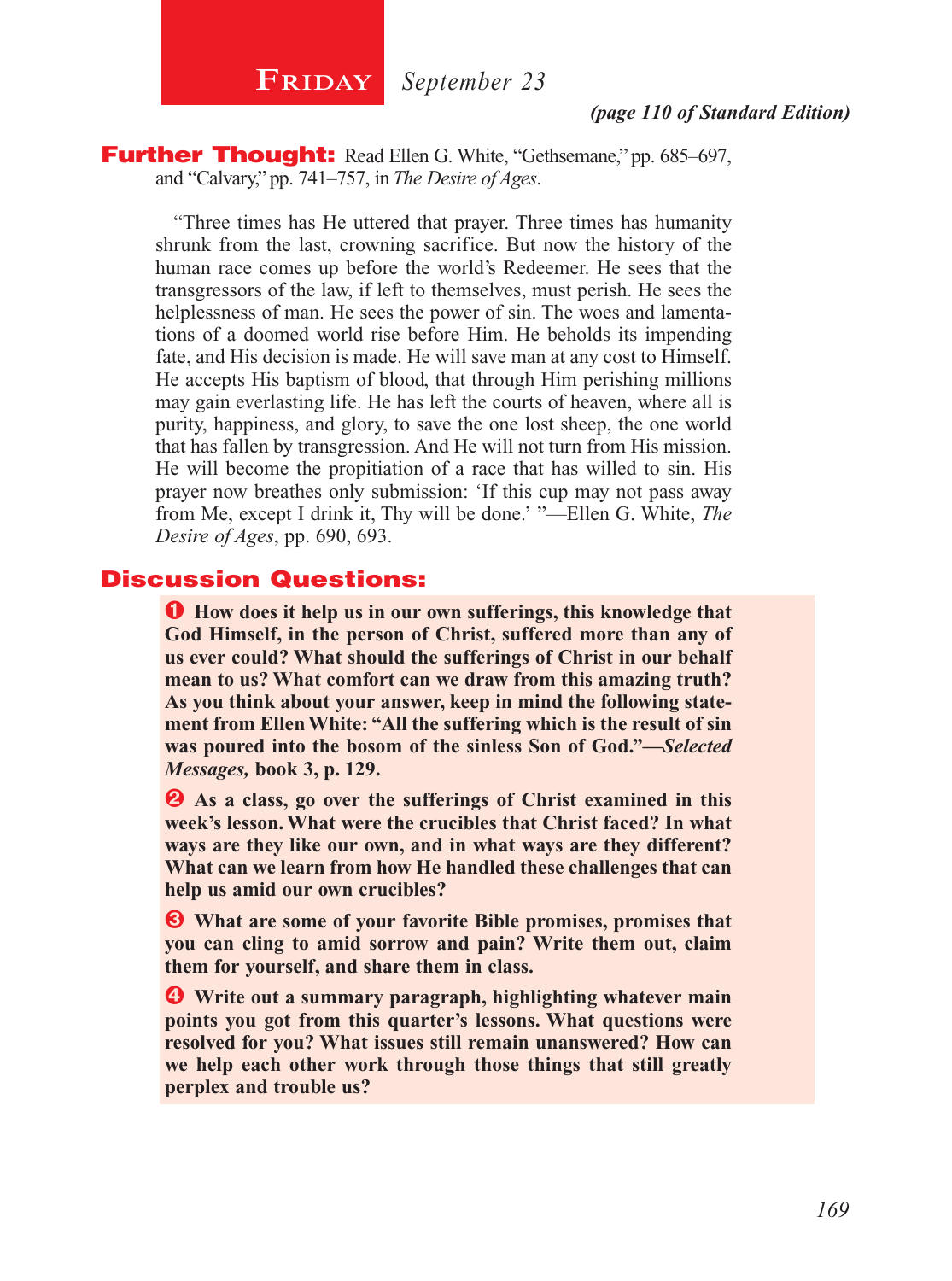INSIDEStory

# Part 13: Preparing to See Jesus

*By* Andrew McChesney

The evil spirits have fallen silent. Father believes Christ won a victory over Satan with the baptism, and that is why the devil tried so hard to prevent it.

Peace has filled the family home. Mother is a church deaconess, and she still sings in the choir. Junior is 17 and finishing high school.

Father, who is 43, has shared his incredible story in churches around Brazil, and many of those who have heard it have committed their lives to Jesus. In Coari, where Father decided to follow Jesus, 16 people gave their hearts to Christ after hearing his testimony.

Father credits the Holy Spirit, not his story, for changing hearts.

"My experience is shocking, but I see the Holy Spirit working in their hearts as they listen," he said.

In addition to sharing his story, Father sells Bibles and has presented them to his mother, his older sister, and his two younger brothers. He is praying for them. His mother stopped worshiping in the Candomblé temple long before his baptism. When she learned that evil spirits were trying to kill him, she resolved to have nothing more to do with them.

While Father is rejoicing in his new life in Christ, he remains watchful by praying and reading the Bible every day. He remembers 1 Peter 5:8, which says, "Be sober, be vigilant; because your adversary the devil walks about like a roaring lion, seeking whom he may devour" *(NKJV).* He also is mindful of the warning in Matthew 12:43–45, where Jesus said, " 'When an unclean spirit goes out of a man, he goes through dry places, seeking rest, and finds none. Then he says, "I will return to my house from which I came." And when he comes, he finds it empty, swept, and put in order. Then he goes and takes with him seven other spirits more wicked than himself, and they enter and dwell there; and the last state of that man is worse than the first' " *(NKJV)*.

But Father is not afraid. "Even now, the devil has no power over me," he said. "That's what I preach in every church that I visit."

He dreams of the day when he will meet Jesus face to face. "I pray that



the Lord will never give up on me. I also pray not to give Him up," he said. "I pray that I remain faithful and persevere until the end. I have hope that I will see Him. That is my hope."

*Your Thirteenth Sabbath Offering will help open eight churches in the South American Division, including four in Brazil, where Father* (EDUARDO FERREIRA DOS Santos) *lives with Mother and Junior (pictured).*

**Provided by the General Conference Office of Adventist Mission, which uses Sabbath School mission offerings to spread the gospel worldwide. Read new stories daily at AdventistMission.org.**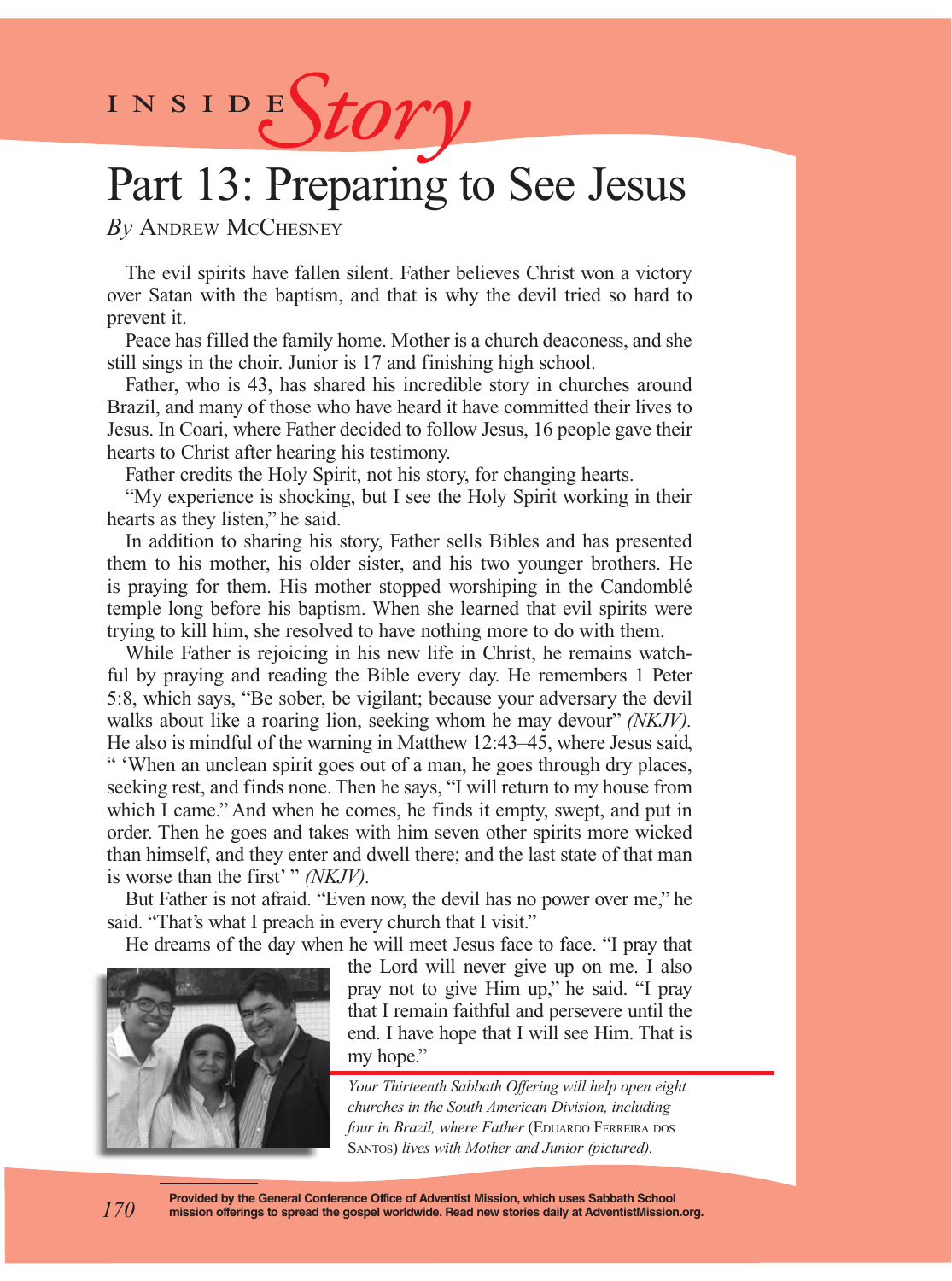#### Key Text: *Matthew 27:46*

Study Focus: *Matt. 2:1–18; Matt. 27:51, 52; Luke 2:7, 22–24; Luke 22:41–44; John 8:58, 59; Rom. 6:23; Titus 1:2.*

### *Part I: Overview*

The greatest point of biblical religion is that sin and suffering were generated by us but were borne by our God. There is no other divinity in the religions of the world who would condescend to make such a sacrifice. That is why biblical Christianity is called the religion of love and grace, from Creation to salvation. God created us by grace (and without our contribution) because He loved us, and God saves us by grace (without our contribution, as well) because He loved us.

In both cases (Creation and salvation), however, we have a choice to accept or reject His action of grace. After being created by grace, Adam and Eve made the decision to reject God's act of creation and chose the path of rebellion that leads to annihilation or death. After being saved by grace through Christ's death on the cross, each one of us has a choice to accept God's sacrifice in our place and return to His kingdom of light, grace, and love, or to reject His great salvation and disappear into eternal nonexistence. Choose today. But choose love, choose grace, choose life. Choose God's love, God's grace, and God's life. This will make you happy, this will make your loved ones happy, and this will make God happy.

Lesson Themes: This week's lesson highlights two major themes.

- 1. Jesus Christ's suffering does not represent merely the suffering of another being. Rather, His suffering is the essence of God's love and salvation for us. Jesus Christ suffered for us and in our place to rescue us from the power of sin, suffering, and death forever.
- 2. What Jesus suffered in Gethsemane and what it means for us.

### *Part II: Commentary*

#### **The Early Days of Jesus' Ministry**

Yes, from the first hours of His life, Jesus experienced, and was surrounded by, human tragedy and suffering: denial, rejection, poverty, and humility (born in a manger), physical suffering (circumcision), massacre, persecution, and flight. Throughout His childhood, Jesus continued to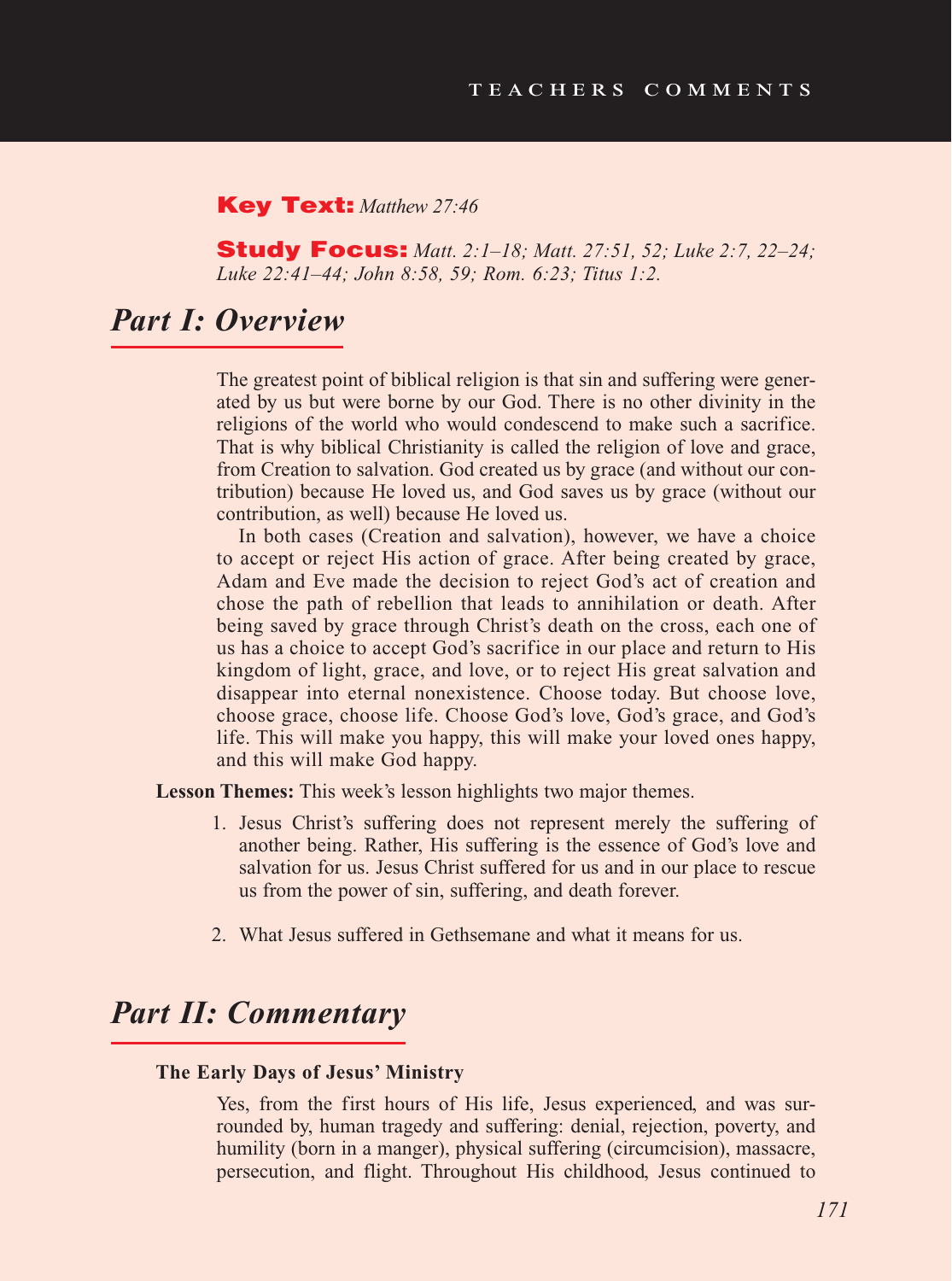experience human suffering. However, Jesus' baptism at the beginning of His ministry pointed to His entrance into the crucible He had come for, to the type of ministry He had come to offer. Why was He baptized if He did not have any sin?

Of course, He was baptized to set us an example. Ellen G. White notices that "Jesus did not receive baptism as a confession of guilt on His own account. He identified Himself with sinners, taking the steps that we are to take, and doing the work that we must do. His life of suffering and patient endurance after His baptism was also an example to us."—*The Desire of Ages*, p. 111. But there is more to Christ's baptism than it being an example.

The apostle Paul explains the meaning of baptism in terms of death and resurrection: "Or do you not know that as many of us as were baptized into Christ Jesus were baptized into His death? Therefore we were buried with Him through baptism into death, that just as Christ was raised from the dead by the glory of the Father, even so we also should walk in newness of life" *(Rom. 6:3, 4, NKJV)*. Elsewhere, Paul explains that God "made Him who knew no sin to be sin for us, that we might become the righteousness of God in Him" *(2 Cor. 5:21, NKJV)*. Jesus came into the world to take our sins upon Himself and to die in our place, so that we, instead, could take upon ourselves His righteousness. Ellen G. White writes: "Upon coming up out of the water, Jesus bowed in prayer on the river bank. A new and important era was opening before Him. He was now, upon a wider stage, entering on the conflict of His life. Though He was the Prince of Peace, His coming must be as the unsheathing of a sword.  $\ldots$  No one upon earth had understood Him, and during His ministry He must still walk alone. . . . As one with us, He must bear the burden of our guilt and woe. The Sinless One must feel the shame of sin. . . . Alone He must tread the path; alone He must bear the burden. Upon Him who had laid off His glory and accepted the weakness of humanity the redemption of the world must rest."—*The Desire of Ages*, p. 111.

This exchange could be figuratively seen in baptism. When Jesus was baptized, He was not baptized for His own salvation: instead, He announced that He came to take our sins upon Himself and die in our place. When we are baptized, we die, together with Jesus, to our own sins, receive His righteousness, and then rise from the baptismal waters in the newness of life!

#### **Jesus in Gethsemane**

In *The Cross of Christ*, John R. W. Stott (1921–2011), the famous Anglican theologian and evangelist, attempts to understand Jesus' crucible in Gethsemane by comparing Jesus to Socrates, facing death. Socrates (470–399 b.c.), one of the founders of Western philosophy and worldview, was about seventy years old when an Athenian court condemned him to death for corrupting the youth and for impiety (rejecting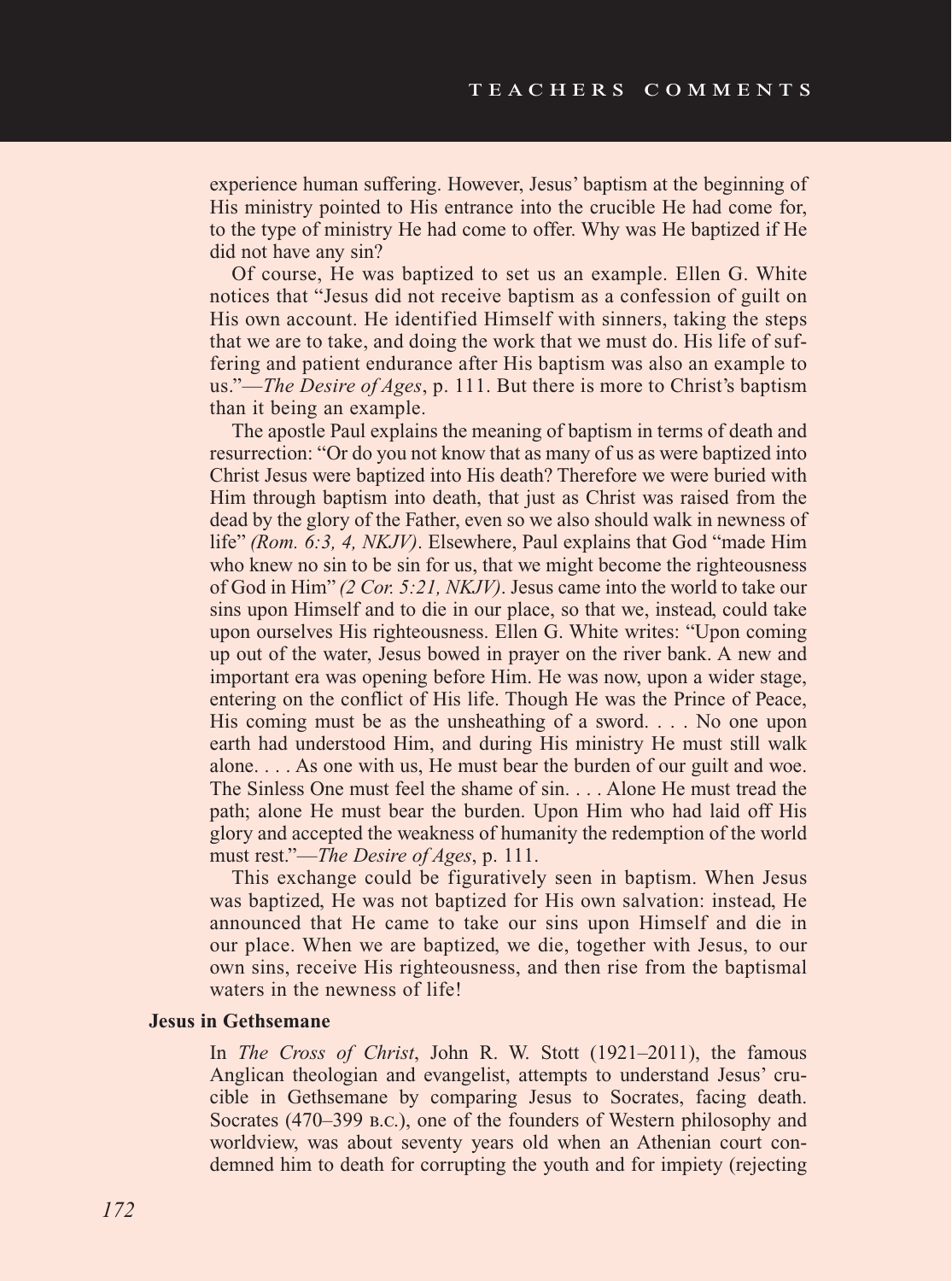the gods of the city). Socrates was to die by drinking a cup of poisonous hemlock. Although Socrates could escape the trial and condemnation, he chose to remain in the city and face his death. At the place of execution, Socrates was surrounded by his supportive disciples, who were crying for their teacher. When handed the cup with the poison, the father of Western thought took it with all cheerfulness and confidence and courageously drank it to the bottom (for Plato's account of this story, see Plato, *Phaedo*, in *Euthyphro, Apology, Crito, Phaedo, Phaedrus*, translated by Harold North Fowler (London: Harvard University Press, 2005), pp. 393–403.

By contrast, Jesus Christ spent His last hours in the Garden of Gethsemane. When He asked His disciples to "'stay . . . and watch'" with Him because His soul was " 'exceedingly sorrowful, even to death' " *(Mark 14:34, NKJV)*, they fell asleep. In fact, one of His disciples sold Him for money, and the others fled the garden after the multitude arrived to arrest Jesus *(Mark 14:10, 11, 50)*. But Jesus, unlike Plato, agonized over the cup He must drain to the dregs. Far from describing Jesus as cheerfully and courageously taking the cup, the evangelist Luke points out that "His sweat became like great drops of blood falling down to the ground" *(Luke 22:44, NKJV)*, while praying, " 'Father, if it is Your will, take this cup away from Me' " *(Luke 22:42, NKJV*). Can Jesus, who is the incarnate God, really be the Savior of the world if He is so fearful of that cup and of death? Why does He seem weaker than Socrates? Or *is* He?

Stott asks similar questions and then hints at an answer: "What is this cup? Is it physical suffering from which he shrinks, the torture of the scourge and the cross, together perhaps with the mental anguish of betrayal, denial and desertion by his friends, and the mockery and abuse of his enemies? Nothing could ever make me believe that the cup Jesus dreaded was any of these things (grievous as they were) or all of them together. His physical and moral courage throughout his public ministry had been indomitable. To me it is ludicrous to suppose that he was now afraid of pain, insult and death. Socrates in the prison cell in Athens, according to Plato's account, took his cup of hemlock 'without trembling or changing colour or expression.' He then 'raised the cup to his lips, and very cheerfully and quietly drained it.' When his friends burst into tears, he rebuked them for their 'absurd' behaviour and urged them to 'keep quiet and be brave.' He died without fear, sorrow or protest. So was Socrates braver than Jesus? Or were their cups filled with different poisons?"—John R. W. Stott, *The Cross of Christ*, p. 74.

Stott concludes that "the cup from which he [Jesus] shrank was something different. It symbolized neither the physical pain of being flogged and crucified, nor the mental distress of being despised and rejected even by his own people, but rather the spiritual agony of bear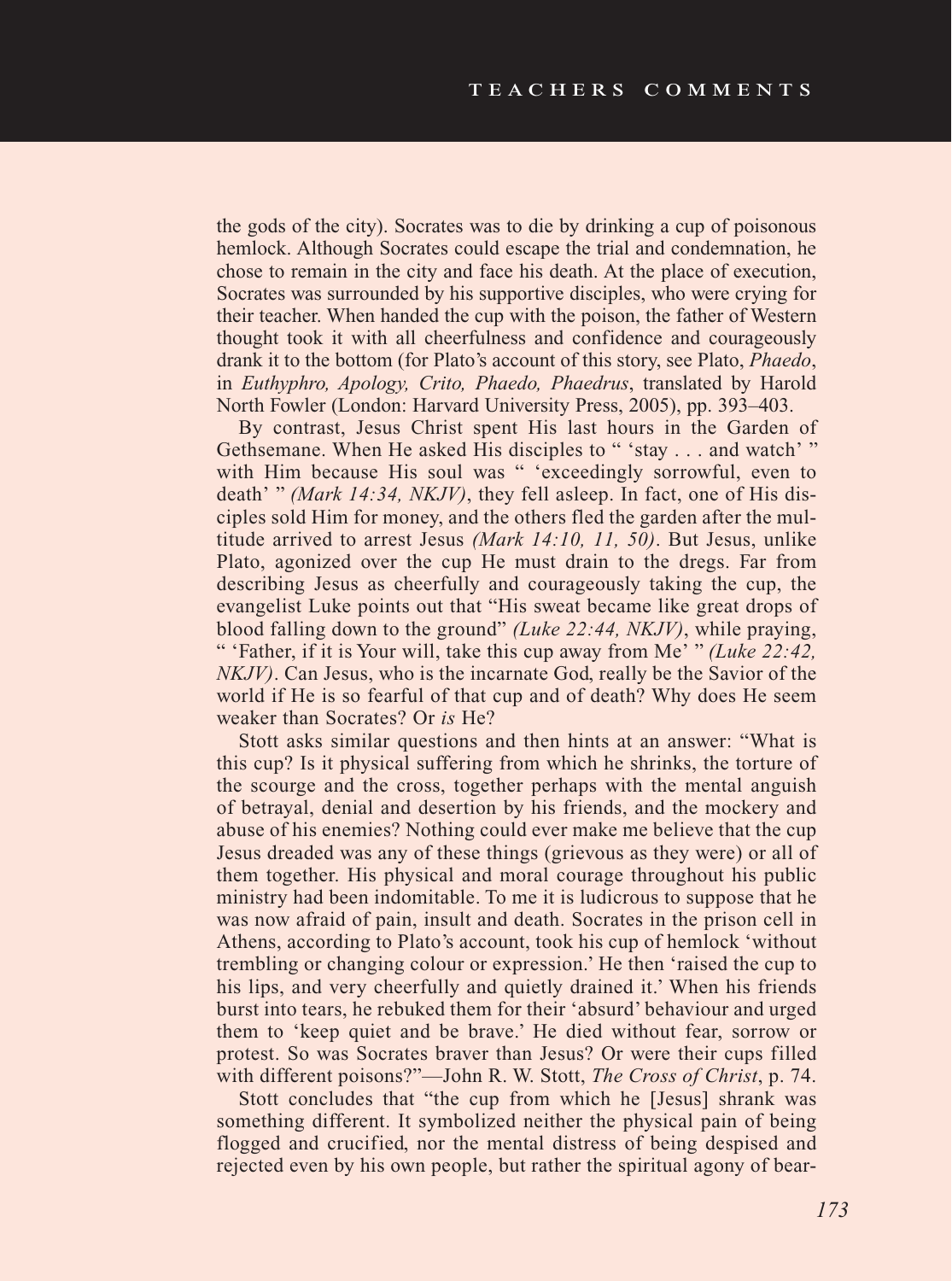ing the sins of the world, in other words, of enduring the divine judgment which those sins deserved."—*The Cross of Christ*, p. 76. Indeed, Socrates died the death of the common, sinful man. And, as Stott points out, the Christian martyrs had a seemingly much more heroic death than Jesus when they died on the pyre. The death of Jesus, like His baptism, was unique. While all humans who die will experience death as sinful human beings, Jesus, the sinless Son of God, died the death that represents God's judgment on sin. This is why the resurrection of Jesus is the most singular, extraordinary event in the history of the universe. No human—Socrates included—could die that death and live again. No human could die that death and become the Savior of the world.

Ellen G. White describes the content of the cup, as well: "As He [Jesus] neared Gethsemane, He became strangely silent. He had often visited this spot for meditation and prayer; but never with a heart so full of sorrow as upon this night of His last agony. Throughout His life on earth He had walked in the light of God's presence. When in conflict with men who were inspired by the very spirit of Satan, He could say, 'He that sent Me is with Me: the Father hath not left Me alone; for I do always those things that please Him.' John 8:29. But now He seemed to be shut out from the light of God's sustaining presence. Now He was numbered with the transgressors. The guilt of fallen humanity He must bear. Upon Him who knew no sin must be laid the iniquity of us all. So dreadful does sin appear to Him, so great is the weight of guilt which He must bear, that He is tempted to fear it will shut Him out forever from His Father's love. Feeling how terrible is the wrath of God against transgression, He exclaims, 'My soul is exceeding sorrowful, even unto death.' "—*The Desire of Ages* (1898), p. 685.

### *Part III: Life Application*

**1. Recollect the experience of your baptism. How do you perceive your baptism in light of Jesus' baptism? How does your perception help enrich your experience of death to sin and coming alive for the kingdom of God? How does this perception deepen your covenant with God and your commitment to God's cause, no matter what?**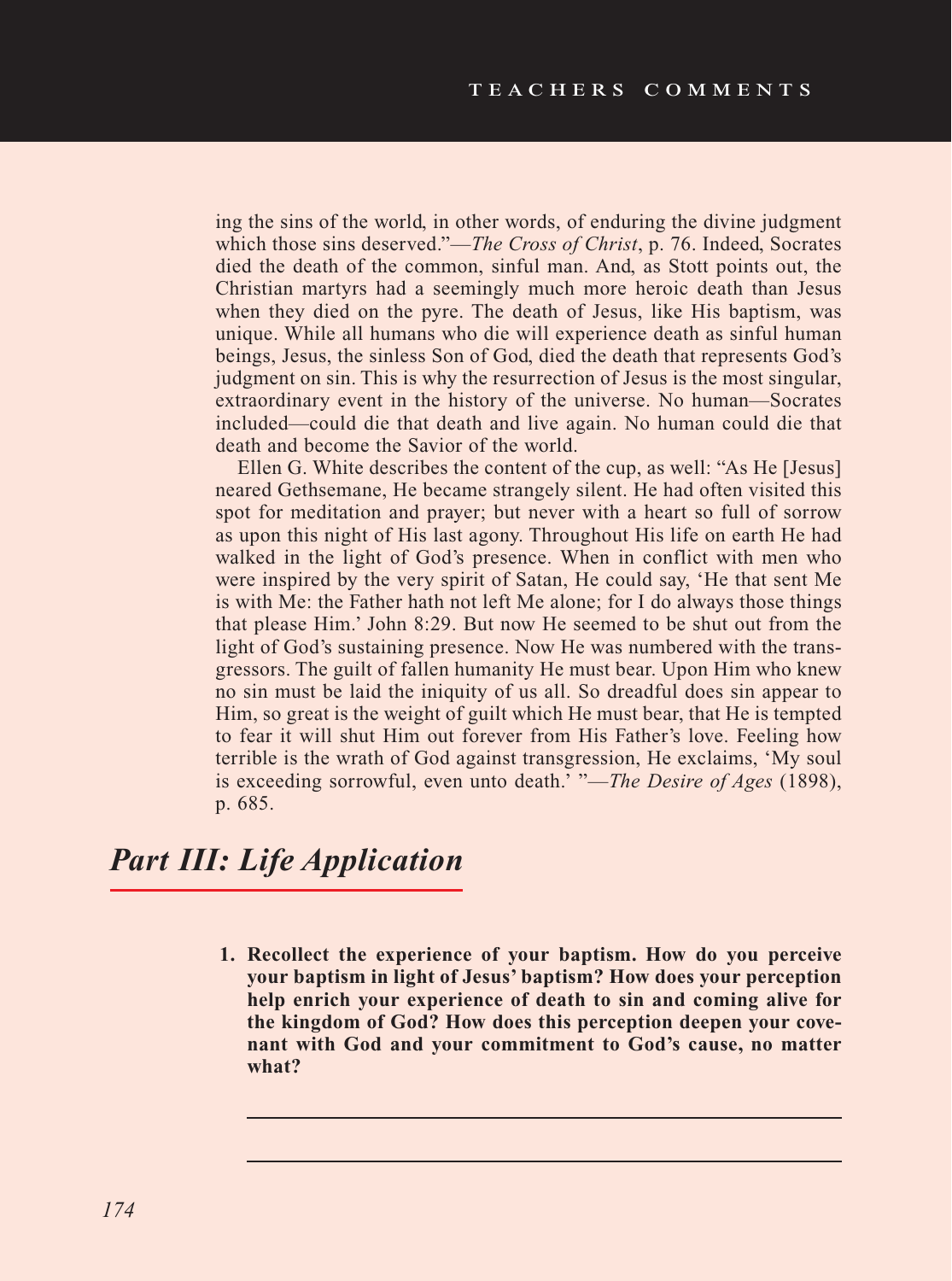

**2. The section on Sabbath afternoon of this week's lesson gives an amazingly beautiful explanation of why God created the universe and the intelligent beings, even though He knew that evil would emerge out of His creation: it was worth it! It was worth it for Him, but it also was worth it for us. Otherwise, we would have never existed. But there is more: God could afford to decide that it was worth it because He not only had the power of creation, but in the case of the Fall, He also had the solution (to take our sin upon Himself), which is the power of salvation and the power of resurrection! How does this understanding change your perspective on God, on His creation and salvation?**